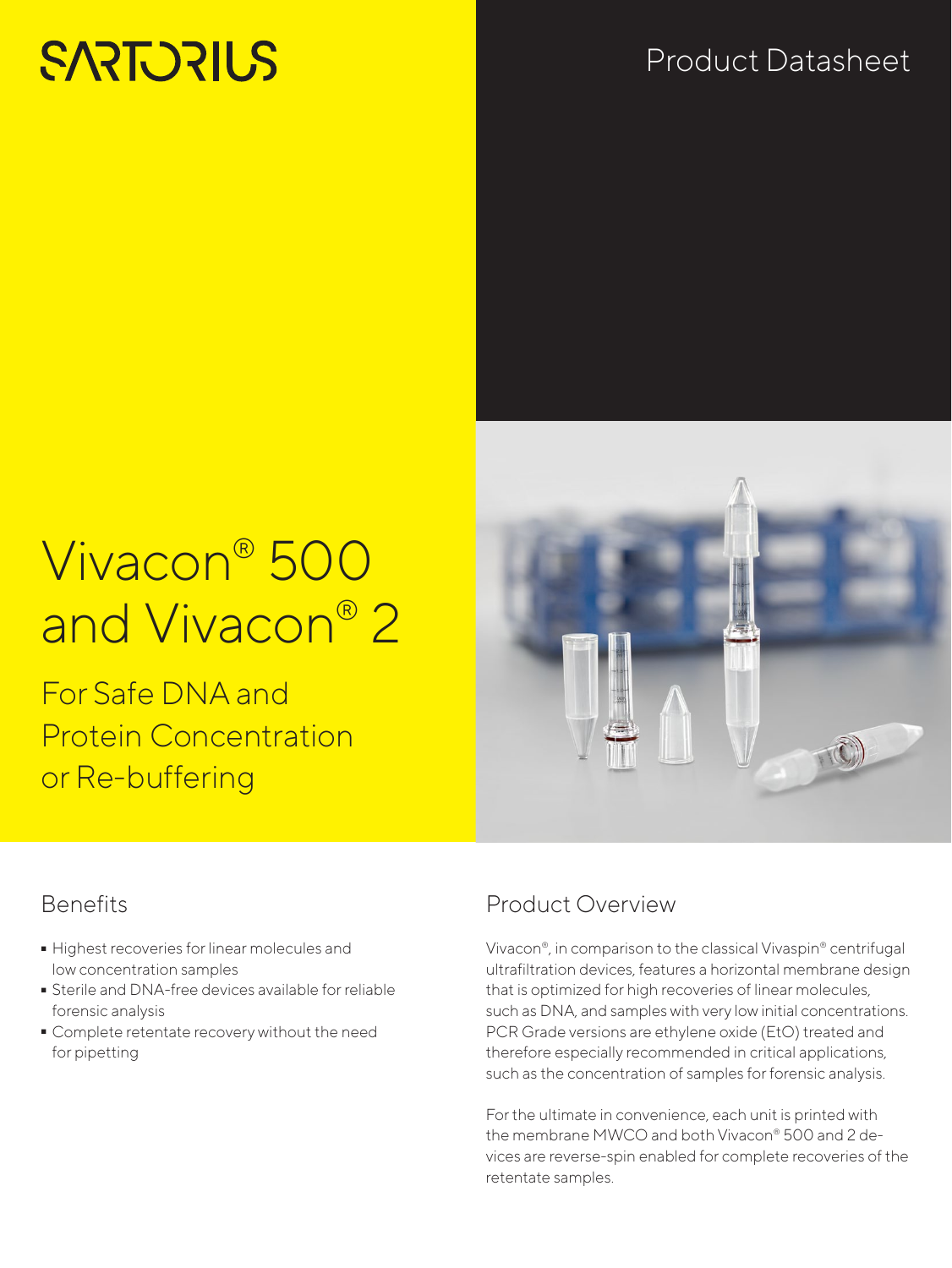## Product Information

#### Highest DNA recoveries

For optimal performance with very dilute samples, e.g. genomic DNA for forensic applications, Vivacon® 500 and 2 are equipped with the patented regenerated cellulose membrane, Hydrosart®, that guarantees extremely low binding properties and high flux. High recoveries and excellent reproducibility are paired with convenience offered by the MWCO printed on individual devices. The horizontal membrane design is also preferred by some users for reasons of consistency with previously used procedures.

#### Safe DNA concentration

Selected MWCOs in Vivacon® are also available in PCR Grade versions, which are sterile and DNA-free. For this, they have been treated with a validated, dual-cycle ethylene oxide (EtO) gas treatment process to a safety assurance level (SAL) of 10<sup>-6</sup>. They are also free of detectable human genomic DNA, tested in a qPCR assay over 55 cycles with a verified limit of detection <2 pg. This high safety level makes Vivacon® 500 and 2 PCR Grade the products of choice for most critical applications, such as case work in the forensic industry.

#### Complete sample recovery

The option of a reverse-spin step after sample processing assures complete and highly reproducible concentrate recovery. This is especially important when working with low sample concentrations.

### Applications

- DNA re-buffering of organic extraction samples before sequencing reaction in e.g. forensic case work
- Dye removal after sequencing reaction<br>• Primer removal after PCR<br>• Plasmid concentration
- Primer removal after PCR
- 
- Protein concentration | re-buffering
- Protein concentration | re-buffering - Filter Aided Sample Preparation (FASP)

#### Summary

For scientists and lab technicians who need to reliably and safely concentrate, re-buffer or fractionate dilute DNA samples after organic extraction or PCR, Sartorius offers the Vivacon® 500 and 2 centrifugal devices. Unlike alternative ultrafiltration units, Vivacon® 500 and 2 are also available in PCR Grade versions. This is especially important in forensic casework, enabling completely reliable results with the highest sample recoveries.

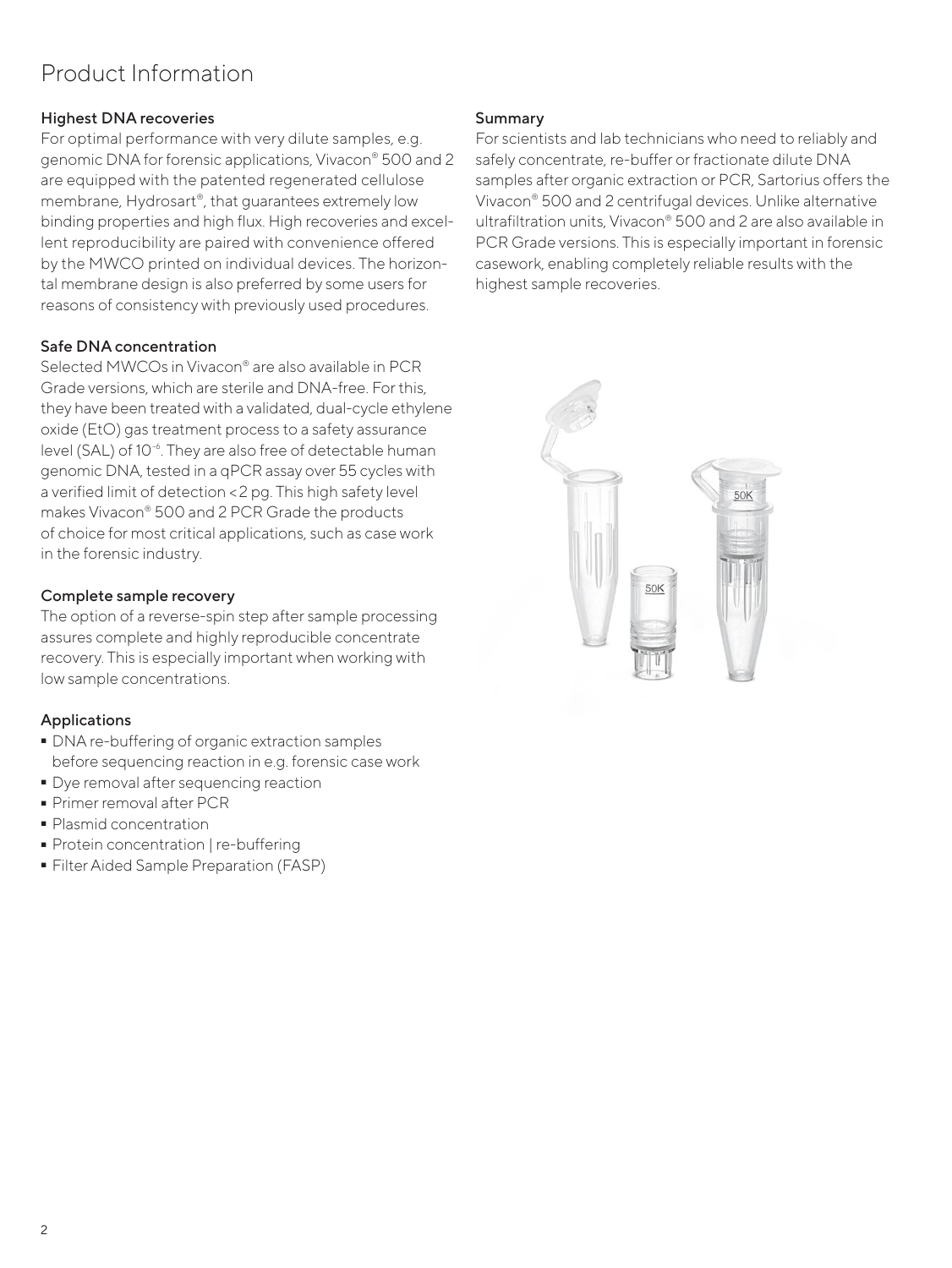## Technical Specifications

|                                         | Vivacon <sup>®</sup> 500       | Vivacon <sup>®</sup> 2          |
|-----------------------------------------|--------------------------------|---------------------------------|
| Concentrator capacity                   |                                |                                 |
| Fixed angle rotor                       | $0.5$ mL                       | 2 mL                            |
|                                         |                                |                                 |
| Dimensions                              |                                |                                 |
| Total length, concentration             | 45 mm                          | $125 \text{ mm}$                |
| Total length, reverse spin              | 47.5 mm                        | $115 \text{ mm}$                |
| Diameter                                | $12.4 \text{ mm}$              | 16 mm                           |
| Active membrane area                    | $0.32 \text{ cm}^2$            | $0.95$ mm <sup>2</sup>          |
| Hold-up volume,<br>membrane and support | $< 5$ µL                       | 10 µL                           |
| Dead-stop volume                        | $5 \mu L$ (40 $\degree$ rotor) | $55 \mu L$ (25 $\degree$ rotor) |
|                                         |                                |                                 |

## Equipment required

|                           | Vivacon® 500                                           | Vivacon <sup>®</sup> 2                          |  |
|---------------------------|--------------------------------------------------------|-------------------------------------------------|--|
| Centrifuge                |                                                        |                                                 |  |
| Rotor type                | Fixed angle                                            | Fixed angle                                     |  |
| Minimum rotor angle       | $40^{\circ}$                                           | $25^\circ$                                      |  |
| Rotor cavity              | To fit 1.5   2.2 mL<br>(11 mm) conical<br>bottom tubes | To fit 15 mL<br>(17 mm) conical<br>bottom tubes |  |
| Maximum speed             | 14,000 $q^*$                                           | 7,500 $q^*$                                     |  |
| Materials of construction |                                                        |                                                 |  |
| Body                      | Polycarbonate                                          |                                                 |  |
| Filtrate vessel           | Polypropylene                                          |                                                 |  |

1 Please note that some membrane cut offs need to be processed at lower g forces. See Operation Instructions for details.

Membrane Hydrosart®

#### References for DNA concentration | re-buffering for forensic case work:

- 1. Performance evaluation of the Vivacon® 2 mL in comparison to the Centricon® 100 and evaluation of the ability and reliability of the TECAN Freedom EVO® 150 automated liquid-handling workstation in plate set up for quantification and amplification as part of a system wide validation by Arzate-Abdelfattah, Helvia, M.S., UNIVERSITY OF NORTH TEXAS HEALTH SCIENCE CENTER AT FORT WORTH, 2009, 58 pages; 1474530
- 2.Franchia et al. (2011). DNA typing strategy to overcome postmortem bone maceration. Proceedings of the 24th International ISFG Congress 3(1): e367–e368.
- 3.Weitza et al. (2009). DNA profiling of skeletal samples from the disappeared in Latin America. Proceedings of the 23rd International ISFG Congress 2(1): 245–247.

#### References for FASP:

- 1. Wisniewski, Zougman, Nagaraj and Mann (2009). Universal sample preparation method for proteome analysis. Nature Methods 6(5): 359–362.
- 2.Wisniewski, Zielinska and Mann (2010). Comparison of ultrafiltration units for proteomic and N-glycoproteomic analysis by the filter-aided sample preparation method. Analytical Biochemistry 410 (2): 307–309.
- 3. Matic et *al.* (2011). Absolute SILAC-Compatible Expression Strain Allows Sumo-2 Copy Number Determination in Clinical Samples. Journal of Proteome Research 10 (10): 4869–4875.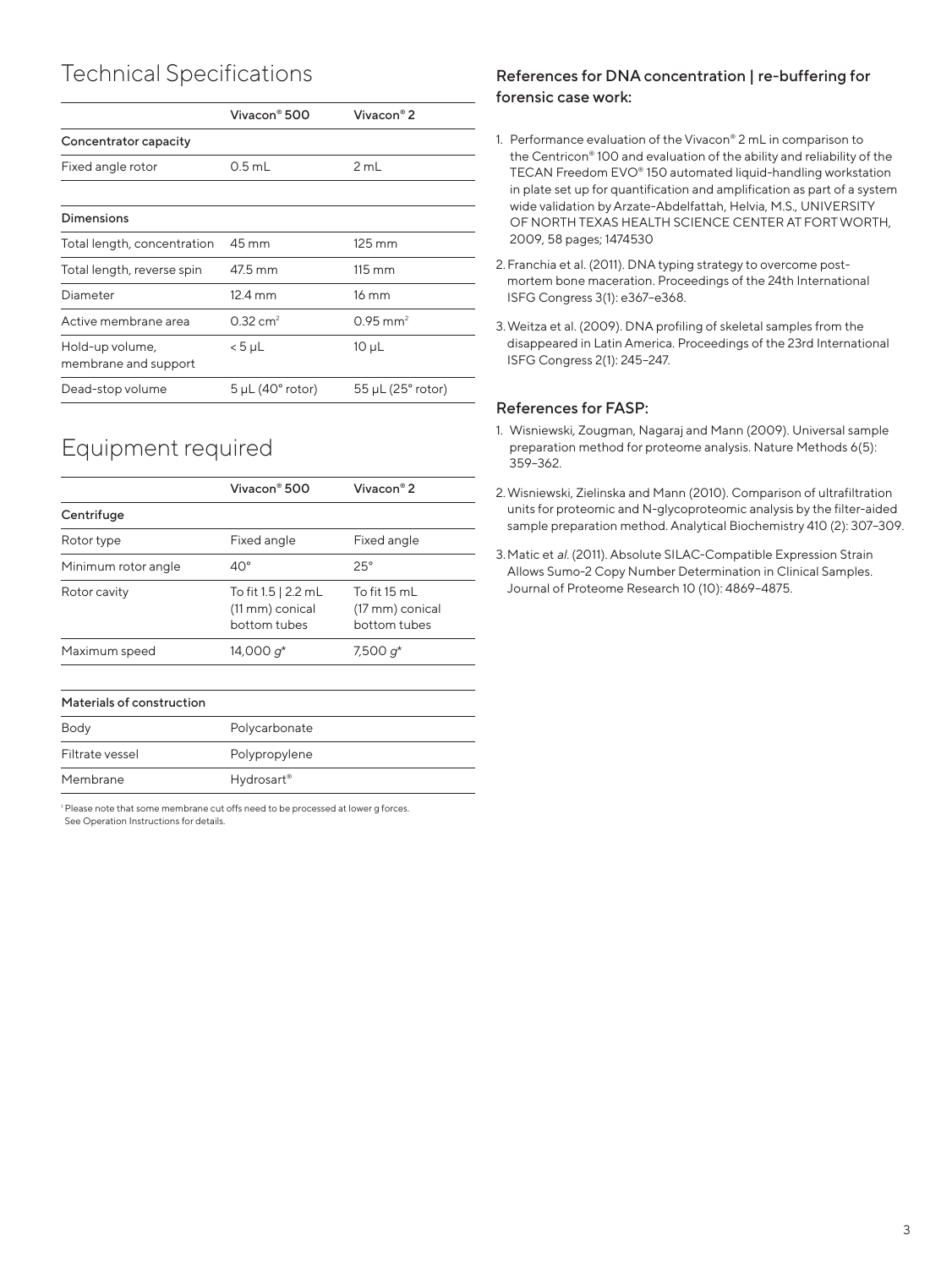### Performance Characteristics

#### DNA concentration with Vivacon® 500

| Time to concentrate up to 30x at 20 °C and solute recovery |                  |                                                                                             |  |
|------------------------------------------------------------|------------------|---------------------------------------------------------------------------------------------|--|
| Rotor                                                      | Fixed angle      |                                                                                             |  |
|                                                            |                  | 7,500 g (2-10 kDa MWCO)<br>5,000 g (30-50 kDa MWCO)<br>3,000 g (≥100 kDa MWCO) <sup>1</sup> |  |
| Start volume                                               | $0.5$ mL         | Concentrate<br>recovery %                                                                   |  |
|                                                            | Time             | Recovery                                                                                    |  |
| DNA, 50 ng/mL (10 bp)<br>2 kDa MWCO                        | 60 min           | 93%                                                                                         |  |
| DNA, 50 ng/mL (30 bp)<br>10 kDa MWCO                       | $25 \text{ min}$ | 94%                                                                                         |  |
| DNA, 50 ng/mL (50 bp)<br>30 kDa MWCO                       | 18 min           | 88%                                                                                         |  |
| DNA, 50 ng/mL (300 bp)<br>50 kDa MWCO                      | 18 min           | 91%                                                                                         |  |
| DNA, 50 ng/mL (600 bp)<br>100 kDa MWCO                     | 10 min           | 87%                                                                                         |  |
| DNA, 50 ng/mL (650 bp)<br>125 kDa MWCO                     | $12 \text{ min}$ | 85%                                                                                         |  |
| DNA, 50 ng/mL (900 bp)<br>125 kDa MWCO                     | 9 min            | 94%                                                                                         |  |

### DNA concentration with Vivacon® 2

| Time to concentrate up to 30x at 20 °C and solute recovery |                      |                                                    |  |
|------------------------------------------------------------|----------------------|----------------------------------------------------|--|
| Rotor                                                      | Fixed angle          |                                                    |  |
|                                                            | 7,500 g (2 kDa MWCO) | 5,000 g (10 kDa MWCO)<br>2,500 $g$ (≥ 30 kDa MWCO) |  |
| Start volume                                               | 2 mL                 |                                                    |  |
|                                                            | Time                 | Recovery                                           |  |
| DNA, 50 ng/mL (10 bp)<br>2 kDa MWCO                        | $120 \text{ min}$    | 92%                                                |  |
| DNA, 50 ng/mL (30 bp)<br>10 kDa MWCO                       | 60 min               | 94%                                                |  |
| DNA, 50 ng/mL (50 bp)<br>30 kDa MWCO                       | 60 min               | 95%                                                |  |
| DNA, 50 ng/mL (300 bp)<br>50 kDa MWCO                      | 45 min               | 96%                                                |  |
| DNA, 50 ng/mL (600 bp)<br>100 kDa MWCO                     | 30 min               | 93%                                                |  |
| DNA, 50 ng/mL (650 bp)<br>125 kDa MWCO                     | 30 min               | 88%                                                |  |
| DNA, 50 ng/mL (900 bp)<br>125 kDa MWCO                     | 30 min               | 89%                                                |  |

1 For 125 kDa MWCO with 650 bp DNA, centrifugal force was 2,000 *g*

#### Protein concentration with Vivacon® 500

| Time to concentrate up to 30x at 20 °C and solute recovery |                                                             |                           |  |
|------------------------------------------------------------|-------------------------------------------------------------|---------------------------|--|
| Rotor                                                      | Fixed angle                                                 |                           |  |
| Centrifugal force                                          | 14,000 g (2–50 kDa MWCO)<br>8,000 $g$ ( $\geq$ 100 kDa MWCO |                           |  |
| Start volume                                               | $0.5$ mL                                                    | Concentrate<br>recovery % |  |
|                                                            | Time                                                        | Recovery                  |  |
| Cytochrome c, 0.25 mg/mL (12.4 kDa)                        |                                                             |                           |  |
| 2 kDa MWCO                                                 | 30 min                                                      | 95%                       |  |
| 10 kDa MWCO                                                | 15 min                                                      | 92%                       |  |
| BSA, 1 mg/mL (66 kDa)                                      |                                                             |                           |  |
| 30 kDa MWCO                                                | 10 min                                                      | 95%                       |  |
| 50 kDa MWCO                                                | 10 min                                                      | 92%                       |  |
| Bovine IgG, 1 mg/mL (160 kDa)                              |                                                             |                           |  |
| 100 kDa MWCO                                               | $11 \text{ min}$                                            | 90%                       |  |
| 125 kDa MWCO                                               | 10 min                                                      | 81%                       |  |

#### DNA concentration with Vivacon® 2

| Time to concentrate up to 30x at 20 °C and solute recovery |                   |                                                    |  |
|------------------------------------------------------------|-------------------|----------------------------------------------------|--|
| Rotor                                                      | Fixed angle       |                                                    |  |
| Centrifugal force                                          |                   | 7,500 g (2 kDa MWCO)<br>5,000 $q \ge 10$ kDa MWCO) |  |
| Start volume                                               | 2 mL              |                                                    |  |
|                                                            | Time              | Recovery                                           |  |
| Cytochrome c, 0.25 mg/mL (12.4 kDa)                        |                   |                                                    |  |
| 2 kDa MWCO                                                 | $120 \text{ min}$ | 95%                                                |  |
| 10 kDa MWCO                                                | 90 min            | 96%                                                |  |
| BSA, 1 mg/mL (66 kDa)                                      |                   |                                                    |  |
| 30 kDa MWCO                                                | 40 min            | 96%                                                |  |
| 50 kDa MWCO                                                | 30 min            | 94%                                                |  |
| Bovine IgG, 1 mg/mL (160 kDa)                              |                   |                                                    |  |
| 100 kDa MWCO                                               | 30 min            | 92%                                                |  |
| 125 kDa MWCO                                               | 27 min            | 81%                                                |  |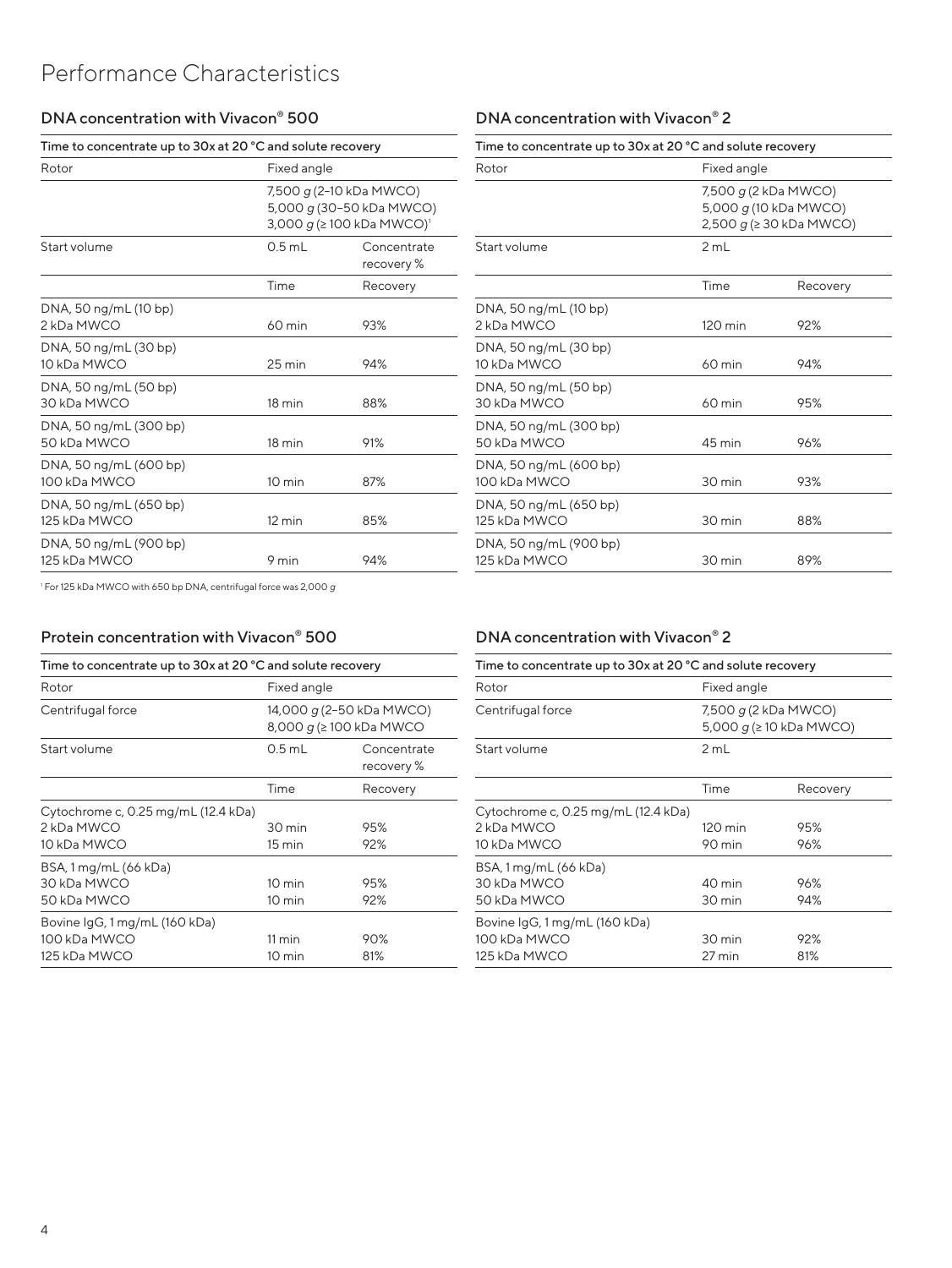## Conversion Table for MWCO to Nucleotide Cut-Off

| Membrane             | <b>MWCO</b>       | Double-Stranded Nucleotide Cut-Off |
|----------------------|-------------------|------------------------------------|
| Hydrosart®           | 2 <sub>kDa</sub>  | $>10$ bp                           |
| Hydrosart®           | 10 kDa            | $>30$ bp                           |
| Hydrosart®           | 30 <sub>kDa</sub> | $>50$ bp                           |
| Hydrosart®           | 50 <sub>kDa</sub> | $>300$ bp                          |
| Hydrosart®           | 100 kDa           | $>600$ bp                          |
| Cellulose Triacetate | 125 kDa           | $>650$ bp                          |

## Ordering Information

| Vivacon <sup>®</sup> 500 | Qty. | Order No.                        | Vivacon <sup>®</sup> 2 | Qty. | Order No.      |
|--------------------------|------|----------------------------------|------------------------|------|----------------|
| 2 kDa MWCO               | 25   | <b>VNO1H91</b>                   | 2 kDa MWCO             | 25   | <b>VNO2H91</b> |
| 2 kDa MWCO               | 100  | <b>VNO1H92</b>                   | 2 kDa MWCO             | 100  | <b>VNO2H92</b> |
| 10 kDa MWCO              | 25   | VNO <sub>1</sub> H <sub>O1</sub> | 10 kDa MWCO            | 25   | <b>VNO2H01</b> |
| 10 kDa MWCO              | 100  | VNO <sub>1</sub> H <sub>O2</sub> | 10 kDa MWCO            | 100  | <b>VNO2HO2</b> |
| 30 kDa MWCO              | 25   | <b>VNO1H21</b>                   | 30 kDa MWCO            | 25   | <b>VNO2H21</b> |
| 30 kDa MWCO              | 100  | <b>VNO1H22</b>                   | 30 kDa MWCO            | 100  | <b>VNO2H22</b> |
| 30 kDa MWCO              | 100  | VN01H22ETO                       | 30 kDa MWCO            | 100  | VN02H22ETO     |
| 30 kDa MWCO              | 500  | VN01H23ETO                       | 50 kDa MWCO            | 25   | <b>VNO2H31</b> |
| 50 kDa MWCO              | 25   | <b>VNO1H31</b>                   | 50 kDa MWCO            | 100  | <b>VNO2H32</b> |
| 50 kDa MWCO              | 100  | <b>VNO1H32</b>                   | 50 kDa MWCO            | 100  | VN02H32ETO     |
| 100 kDa MWCO             | 25   | <b>VNO1H41</b>                   | 100 kDa MWCO           | 25   | <b>VNO2H41</b> |
| 100 kDa MWCO             | 100  | <b>VN01H42</b>                   | 100 kDa MWCO           | 100  | <b>VNO2H42</b> |
| 100 kDa MWCO             | 100  | VN01H42ETO                       | 100 kDa MWCO           | 100  | VN02H42ETO     |
| 125 kDa MWCO             | 25   | <b>VNO1H81</b>                   | 100 kDa MWCO           | 500  | VN02H43ETO     |
| 125 kDa MWCO             | 100  | <b>VNO1H82</b>                   | 125 kDa MWCO           | 25   | <b>VNO2H81</b> |
| 125 kDa MWCO             | 100  | VN01H82ETO                       | 125 kDa MWCO           | 100  | <b>VNO2H82</b> |
| 125 kDa MWCO             | 500  | VN01H83ETO                       | 125 kDa MWCO           | 500  | VN02H83ETO     |
|                          |      |                                  |                        |      |                |

#### PCR optimized

Highlighted Vivacon® devices are the products of choice for critical applications as they are sterile (SAL 10<sup>-6</sup>) and DNA-free (< 2 pg). The

125 kDa MWCO membrane is optimally suited for concentrating DNA for case work e.g. in the forensic industry.

This larger MWCO allows contaminant PCR inhibitors like indigo dyes to permeate the membrane.